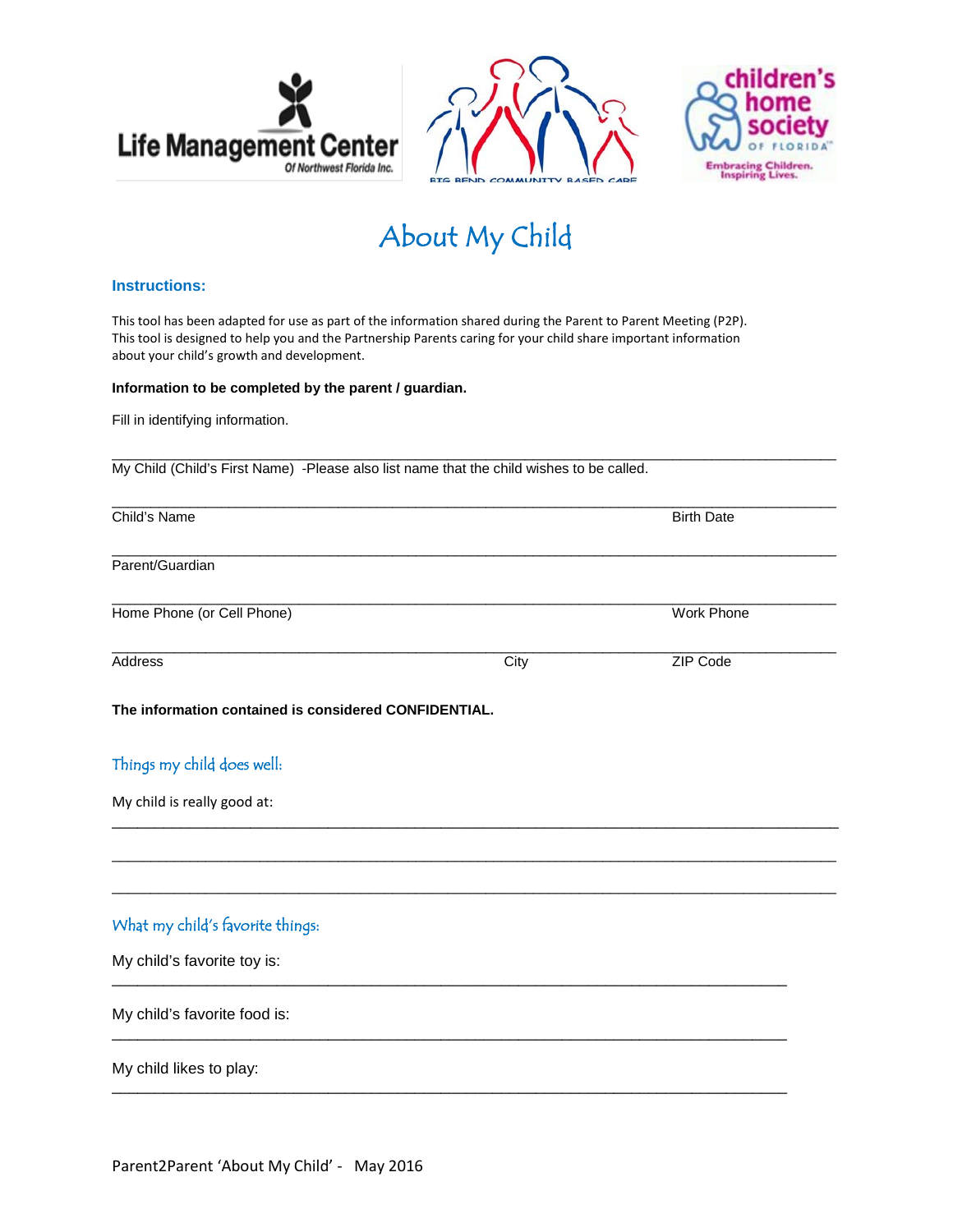





My child's favorite people are:

My child's favorite book is:

#### My child's feelings:

My child is afraid of:

My child feels sad when:

My child feels anxious when:

My child is happiest when:

#### Things I am working on with my child:

I am helping my child learn:

My child will ask for help with:

## My child enjoys these physical activities:

My child's favorite outside activities are:

## My child has difficulty with these activities:

My child gets frustrated when he/she can't:

My child struggles with:

My child is still learning to:

### My Child's bedtime routine: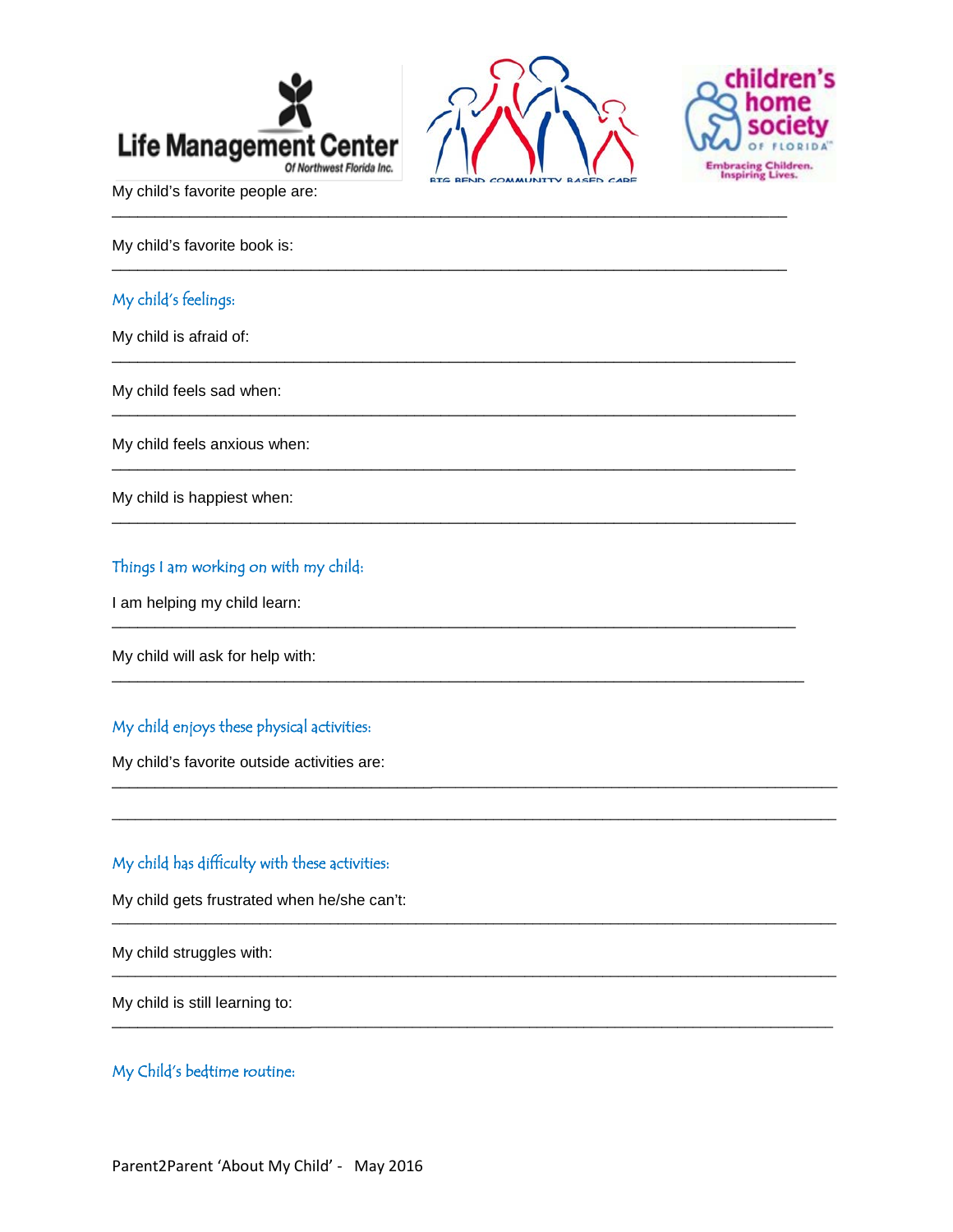



\_\_\_\_\_\_\_\_\_\_\_\_\_\_\_\_\_\_\_\_\_\_\_\_\_\_\_\_\_\_\_\_\_\_\_\_\_\_\_\_\_\_\_\_\_\_\_\_\_\_\_\_\_\_\_\_\_\_\_\_\_\_\_\_\_\_\_\_\_\_\_\_\_\_\_\_\_\_

\_\_\_\_\_\_\_\_\_\_\_\_\_\_\_\_\_\_\_\_\_\_\_\_\_\_\_\_\_\_\_\_\_\_\_\_\_\_\_\_\_\_\_\_\_\_\_\_\_\_\_\_\_\_\_\_\_\_\_\_\_\_\_\_\_\_\_\_\_\_\_\_\_\_\_\_\_\_

\_\_\_\_\_\_\_\_\_\_\_\_\_\_\_\_\_\_\_\_\_\_\_\_\_\_\_\_\_\_\_\_\_\_\_\_\_\_\_\_\_\_\_\_\_\_\_\_\_\_\_\_\_\_\_\_\_\_\_\_\_\_\_\_\_\_\_\_\_\_\_\_\_\_\_\_\_\_

\_\_\_\_\_\_\_\_\_\_\_\_\_\_\_\_\_\_\_\_\_\_\_\_\_\_\_\_\_\_\_\_\_\_\_\_\_\_\_\_\_\_\_\_\_\_\_\_\_\_\_\_\_\_\_\_\_\_\_\_\_\_\_\_\_\_\_\_\_\_\_\_\_\_\_\_\_\_

 $\overline{\phantom{a}}$  ,  $\overline{\phantom{a}}$  ,  $\overline{\phantom{a}}$  ,  $\overline{\phantom{a}}$  ,  $\overline{\phantom{a}}$  ,  $\overline{\phantom{a}}$  ,  $\overline{\phantom{a}}$  ,  $\overline{\phantom{a}}$  ,  $\overline{\phantom{a}}$  ,  $\overline{\phantom{a}}$  ,  $\overline{\phantom{a}}$  ,  $\overline{\phantom{a}}$  ,  $\overline{\phantom{a}}$  ,  $\overline{\phantom{a}}$  ,  $\overline{\phantom{a}}$  ,  $\overline{\phantom{a}}$ 

 $\overline{\phantom{a}}$  ,  $\overline{\phantom{a}}$  ,  $\overline{\phantom{a}}$  ,  $\overline{\phantom{a}}$  ,  $\overline{\phantom{a}}$  ,  $\overline{\phantom{a}}$  ,  $\overline{\phantom{a}}$  ,  $\overline{\phantom{a}}$  ,  $\overline{\phantom{a}}$  ,  $\overline{\phantom{a}}$  ,  $\overline{\phantom{a}}$  ,  $\overline{\phantom{a}}$  ,  $\overline{\phantom{a}}$  ,  $\overline{\phantom{a}}$  ,  $\overline{\phantom{a}}$  ,  $\overline{\phantom{a}}$ 

 $\overline{\phantom{a}}$  ,  $\overline{\phantom{a}}$  ,  $\overline{\phantom{a}}$  ,  $\overline{\phantom{a}}$  ,  $\overline{\phantom{a}}$  ,  $\overline{\phantom{a}}$  ,  $\overline{\phantom{a}}$  ,  $\overline{\phantom{a}}$  ,  $\overline{\phantom{a}}$  ,  $\overline{\phantom{a}}$  ,  $\overline{\phantom{a}}$  ,  $\overline{\phantom{a}}$  ,  $\overline{\phantom{a}}$  ,  $\overline{\phantom{a}}$  ,  $\overline{\phantom{a}}$  ,  $\overline{\phantom{a}}$ 

 $\overline{\phantom{a}}$  ,  $\overline{\phantom{a}}$  ,  $\overline{\phantom{a}}$  ,  $\overline{\phantom{a}}$  ,  $\overline{\phantom{a}}$  ,  $\overline{\phantom{a}}$  ,  $\overline{\phantom{a}}$  ,  $\overline{\phantom{a}}$  ,  $\overline{\phantom{a}}$  ,  $\overline{\phantom{a}}$  ,  $\overline{\phantom{a}}$  ,  $\overline{\phantom{a}}$  ,  $\overline{\phantom{a}}$  ,  $\overline{\phantom{a}}$  ,  $\overline{\phantom{a}}$  ,  $\overline{\phantom{a}}$ 

 $\overline{\phantom{a}}$  ,  $\overline{\phantom{a}}$  ,  $\overline{\phantom{a}}$  ,  $\overline{\phantom{a}}$  ,  $\overline{\phantom{a}}$  ,  $\overline{\phantom{a}}$  ,  $\overline{\phantom{a}}$  ,  $\overline{\phantom{a}}$  ,  $\overline{\phantom{a}}$  ,  $\overline{\phantom{a}}$  ,  $\overline{\phantom{a}}$  ,  $\overline{\phantom{a}}$  ,  $\overline{\phantom{a}}$  ,  $\overline{\phantom{a}}$  ,  $\overline{\phantom{a}}$  ,  $\overline{\phantom{a}}$ 

 $\overline{\phantom{a}}$  ,  $\overline{\phantom{a}}$  ,  $\overline{\phantom{a}}$  ,  $\overline{\phantom{a}}$  ,  $\overline{\phantom{a}}$  ,  $\overline{\phantom{a}}$  ,  $\overline{\phantom{a}}$  ,  $\overline{\phantom{a}}$  ,  $\overline{\phantom{a}}$  ,  $\overline{\phantom{a}}$  ,  $\overline{\phantom{a}}$  ,  $\overline{\phantom{a}}$  ,  $\overline{\phantom{a}}$  ,  $\overline{\phantom{a}}$  ,  $\overline{\phantom{a}}$  ,  $\overline{\phantom{a}}$ 

 $\overline{\phantom{a}}$  ,  $\overline{\phantom{a}}$  ,  $\overline{\phantom{a}}$  ,  $\overline{\phantom{a}}$  ,  $\overline{\phantom{a}}$  ,  $\overline{\phantom{a}}$  ,  $\overline{\phantom{a}}$  ,  $\overline{\phantom{a}}$  ,  $\overline{\phantom{a}}$  ,  $\overline{\phantom{a}}$  ,  $\overline{\phantom{a}}$  ,  $\overline{\phantom{a}}$  ,  $\overline{\phantom{a}}$  ,  $\overline{\phantom{a}}$  ,  $\overline{\phantom{a}}$  ,  $\overline{\phantom{a}}$ 

 $\_$  ,  $\_$  ,  $\_$  ,  $\_$  ,  $\_$  ,  $\_$  ,  $\_$  ,  $\_$  ,  $\_$  ,  $\_$  ,  $\_$  ,  $\_$  ,  $\_$  ,  $\_$  ,  $\_$  ,  $\_$  ,  $\_$  ,  $\_$  ,  $\_$  ,  $\_$  ,  $\_$  ,  $\_$  ,  $\_$  ,  $\_$  ,  $\_$  ,  $\_$  ,  $\_$  ,  $\_$  ,  $\_$  ,  $\_$  ,  $\_$  ,  $\_$  ,  $\_$  ,  $\_$  ,  $\_$  ,  $\_$  ,  $\_$  ,

 $\overline{\phantom{a}}$  ,  $\overline{\phantom{a}}$  ,  $\overline{\phantom{a}}$  ,  $\overline{\phantom{a}}$  ,  $\overline{\phantom{a}}$  ,  $\overline{\phantom{a}}$  ,  $\overline{\phantom{a}}$  ,  $\overline{\phantom{a}}$  ,  $\overline{\phantom{a}}$  ,  $\overline{\phantom{a}}$  ,  $\overline{\phantom{a}}$  ,  $\overline{\phantom{a}}$  ,  $\overline{\phantom{a}}$  ,  $\overline{\phantom{a}}$  ,  $\overline{\phantom{a}}$  ,  $\overline{\phantom{a}}$ 

 $\overline{\phantom{a}}$  ,  $\overline{\phantom{a}}$  ,  $\overline{\phantom{a}}$  ,  $\overline{\phantom{a}}$  ,  $\overline{\phantom{a}}$  ,  $\overline{\phantom{a}}$  ,  $\overline{\phantom{a}}$  ,  $\overline{\phantom{a}}$  ,  $\overline{\phantom{a}}$  ,  $\overline{\phantom{a}}$  ,  $\overline{\phantom{a}}$  ,  $\overline{\phantom{a}}$  ,  $\overline{\phantom{a}}$  ,  $\overline{\phantom{a}}$  ,  $\overline{\phantom{a}}$  ,  $\overline{\phantom{a}}$ 

 $\overline{\phantom{a}}$  ,  $\overline{\phantom{a}}$  ,  $\overline{\phantom{a}}$  ,  $\overline{\phantom{a}}$  ,  $\overline{\phantom{a}}$  ,  $\overline{\phantom{a}}$  ,  $\overline{\phantom{a}}$  ,  $\overline{\phantom{a}}$  ,  $\overline{\phantom{a}}$  ,  $\overline{\phantom{a}}$  ,  $\overline{\phantom{a}}$  ,  $\overline{\phantom{a}}$  ,  $\overline{\phantom{a}}$  ,  $\overline{\phantom{a}}$  ,  $\overline{\phantom{a}}$  ,  $\overline{\phantom{a}}$ 

 $\_$  ,  $\_$  ,  $\_$  ,  $\_$  ,  $\_$  ,  $\_$  ,  $\_$  ,  $\_$  ,  $\_$  ,  $\_$  ,  $\_$  ,  $\_$  ,  $\_$  ,  $\_$  ,  $\_$  ,  $\_$  ,  $\_$  ,  $\_$  ,  $\_$  ,  $\_$  ,  $\_$  ,  $\_$  ,  $\_$  ,  $\_$  ,  $\_$  ,  $\_$  ,  $\_$  ,  $\_$  ,  $\_$  ,  $\_$  ,  $\_$  ,  $\_$  ,  $\_$  ,  $\_$  ,  $\_$  ,  $\_$  ,  $\_$  ,

 $\overline{\phantom{a}}$  ,  $\overline{\phantom{a}}$  ,  $\overline{\phantom{a}}$  ,  $\overline{\phantom{a}}$  ,  $\overline{\phantom{a}}$  ,  $\overline{\phantom{a}}$  ,  $\overline{\phantom{a}}$  ,  $\overline{\phantom{a}}$  ,  $\overline{\phantom{a}}$  ,  $\overline{\phantom{a}}$  ,  $\overline{\phantom{a}}$  ,  $\overline{\phantom{a}}$  ,  $\overline{\phantom{a}}$  ,  $\overline{\phantom{a}}$  ,  $\overline{\phantom{a}}$  ,  $\overline{\phantom{a}}$ 



At bedtime, my child likes to:

My child's favorite bedtime story, song or prayer is:

My child has a comfort object (blankie, binky, doll or stuffed toy):

I comfort my child by:

# My child will need the following equipment and/or routines:

(Does your child need eye glasses, a wheelchair, braces, crutches or other walking aids, a hearing aid, a helmet, a communication board, a nebulizer, special feeding utensils, and/or other adaptive devices? Does your child require any procedures or treatments?)

# Additional things that my child might need help with:

(Does your child need individual help or attention during certain activities? Does your child need help with tying shoes, help with cutting food, or encouragement to participate in group activities or to sit still, reinforcement of a behavior management program, or intermittent catheterization? How do you comfort your child?)

Other things I would like you to know about my child: